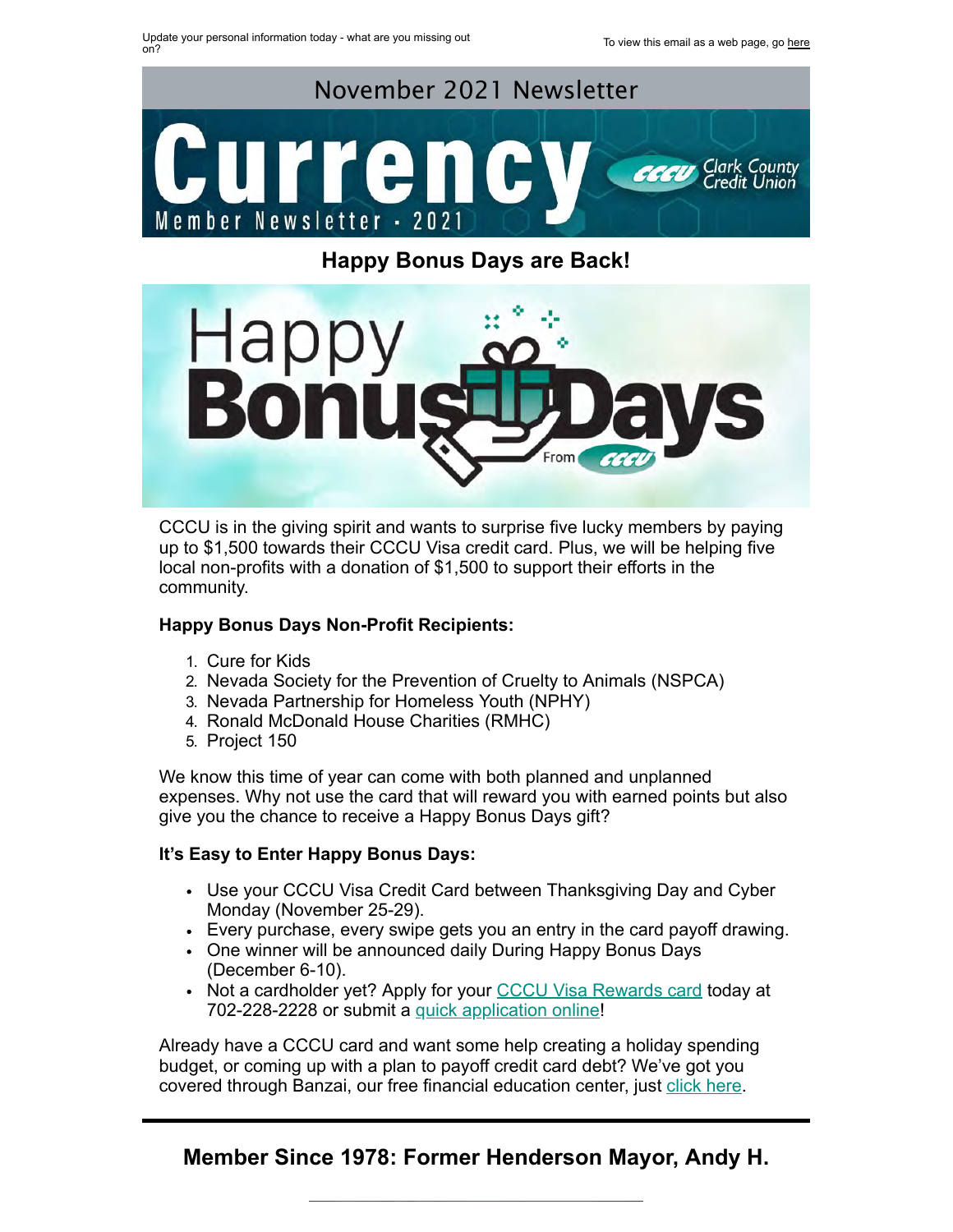

Source: Las Vegas Rotary

Andy H. joined Clark County Credit Union in 1978 when he was working for the Las Vegas Police Department as a licensed investigator. A Henderson native, CCCU has helped him build several homes, an infrastructure development, in addition to buying several cars and his regular banking needs.

"Before joining CCCU, I had a previous history with credit unions, so I knew there was good value there," said Andy. "CCCU is full-service, and I can't think of anything they're missing; I've used them in so many areas of my life. They've helped me hit all my financial goals!" Andy retired from the police department and transitioned into local government leadership. He was on the city council which eventually lead him to serving as the [Mayor of Henderson](https://hendersonhistoricalsociety.org/andy-hafen-to-become-the-president-ceo-of-the-henderson-historical-society) from 2009 – 2017. Fun fact: Andy helped CCCU CEO Matt Kershaw to get the credit union into its current Henderson branch location on Lake Mead.

With more time on his hands, he enjoys traveling with family as well as managing a family ranch in Caliente that was homesteaded by his great grandfather in the 1960's. He is the proud father to six children (5 daughters and one son) and grandfather to thirteen (mostly girls); he joked, "In our family, girls rule!"

When asked what makes CCCU stand out from other financial institutions, Andy said, "When tellers know your name and know who you are, that makes a big difference. It's that one-on-one touch."

Thank you, Andy, for nearly 43 years of membership at CCCU and all you do for our community. We are happy you're a part of our Clark County Credit Union story!

**Six Tips for Sticking to a Holiday Budget**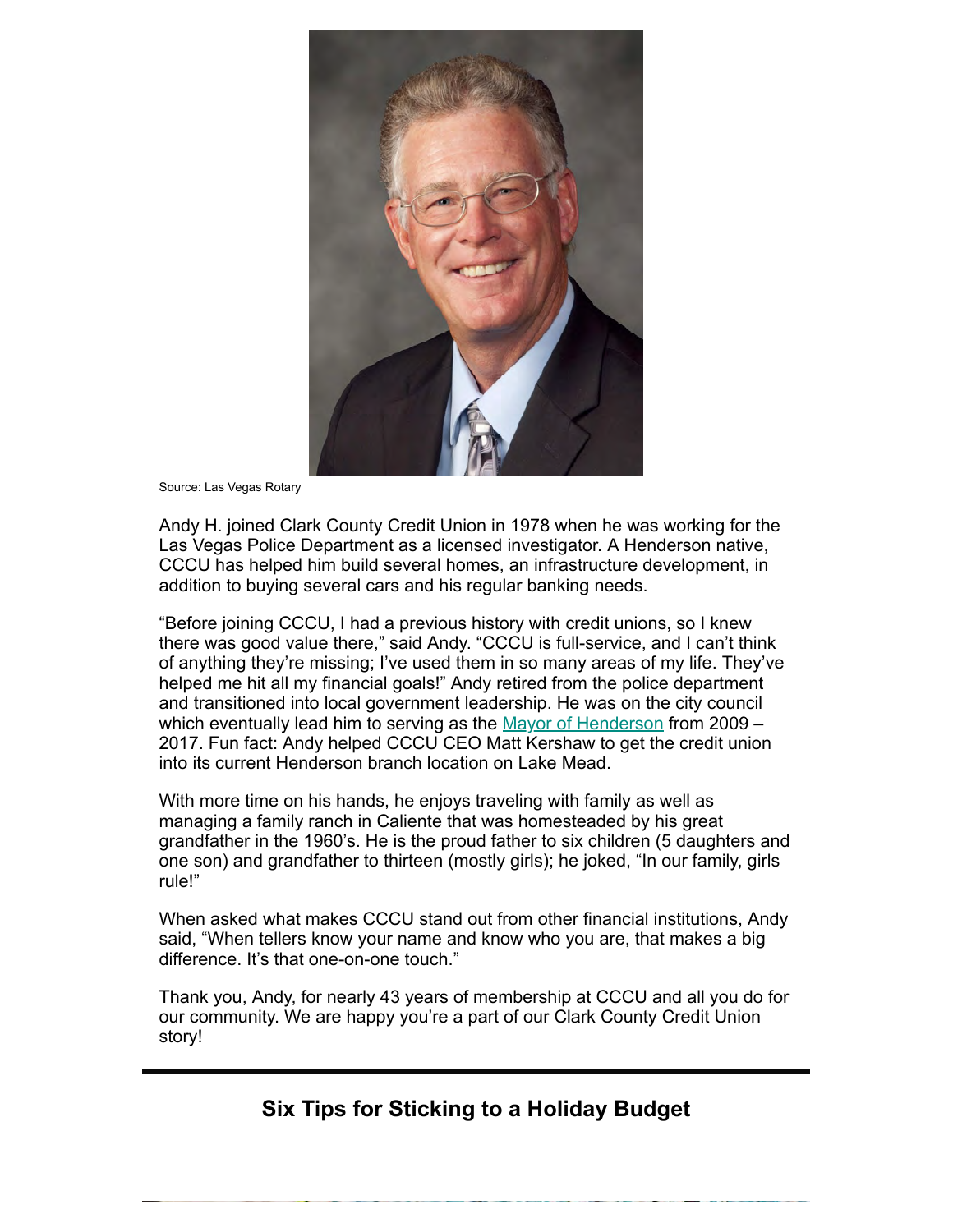

The holiday season is full of good cheer, but it can also do a number on your wallet. [Survey](https://www.quantummetric.com/blog/2021-holiday-shopping-survey/) results suggest that most Americans plan to spend \$1,000 or more on the 2021 holiday season. With the holidays approaching, learn how to create and stick to a feasible budget with these tips from Clark County Credit Union:

- 1. **Make a list --** Always start your budget with a comprehensive list of all holiday-related expenses. From gifts to food to decor to travel expenses, everything you can think of that pertains to the holidays, should go on this list.
- 2. **Decide on a spending limit --** And stick to it. Allot an amount for each gift or area of your budget and don't spend more on it than you have designated.
- 3. **Track your purchases --** Once you have figured out your budget and you're ready to start buying, be sure to track each purchase you make. Pay attention to whether you are sticking within the confines of your budget or not and adjust accordingly.
- 4. **Don't rule out Black Friday**  Take advantage of all the sales leading up to the holidays, including Black Friday and Cyber Monday. You might find better deals than you were hoping for!
- 5. **Shop online**  Don't forget to comparison shop online, which will save you time and money. Remember to order your gifts with plenty of time for shipping this year.
- 6. **Pick up some extras**  Add in a few extra gifts that are generic in nature. That way you won't be caught off guard and scrambling at the last minute for a co-worker or neighbor gift (i.e., spending more money than you normally would).

[For additional budgeting and financial resources, use our free Banzai budget](https://ccculv.teachbanzai.com/wellness/resources/budget-calculator) calculator or [savings calculator.](https://ccculv.teachbanzai.com/wellness/resources/savings-calculator)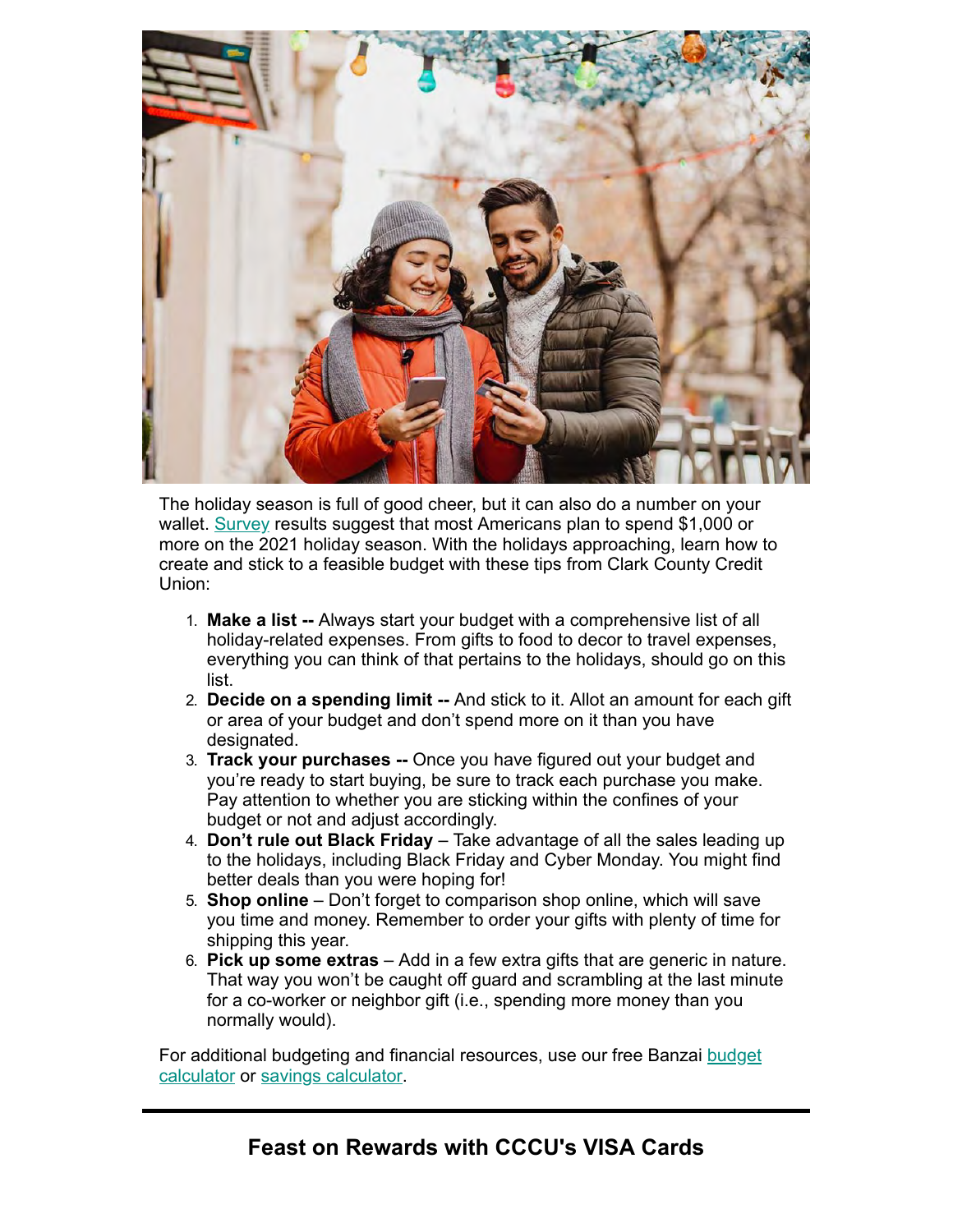



Whether you're looking for a card that will give you cash back or travel points, CCCU's got the card for you! Plus, with CCCU you earn reward points when you use both your Visa Debit AND Credit Card.

Plus, you will be eligible for CCCU's Happy Bonus Days promotion where five lucky members will receive up to \$1,500 paid off their card when they use it for holiday purchases between Thanksgiving and Cyber Monday. See how you can load up points with the redemption chart: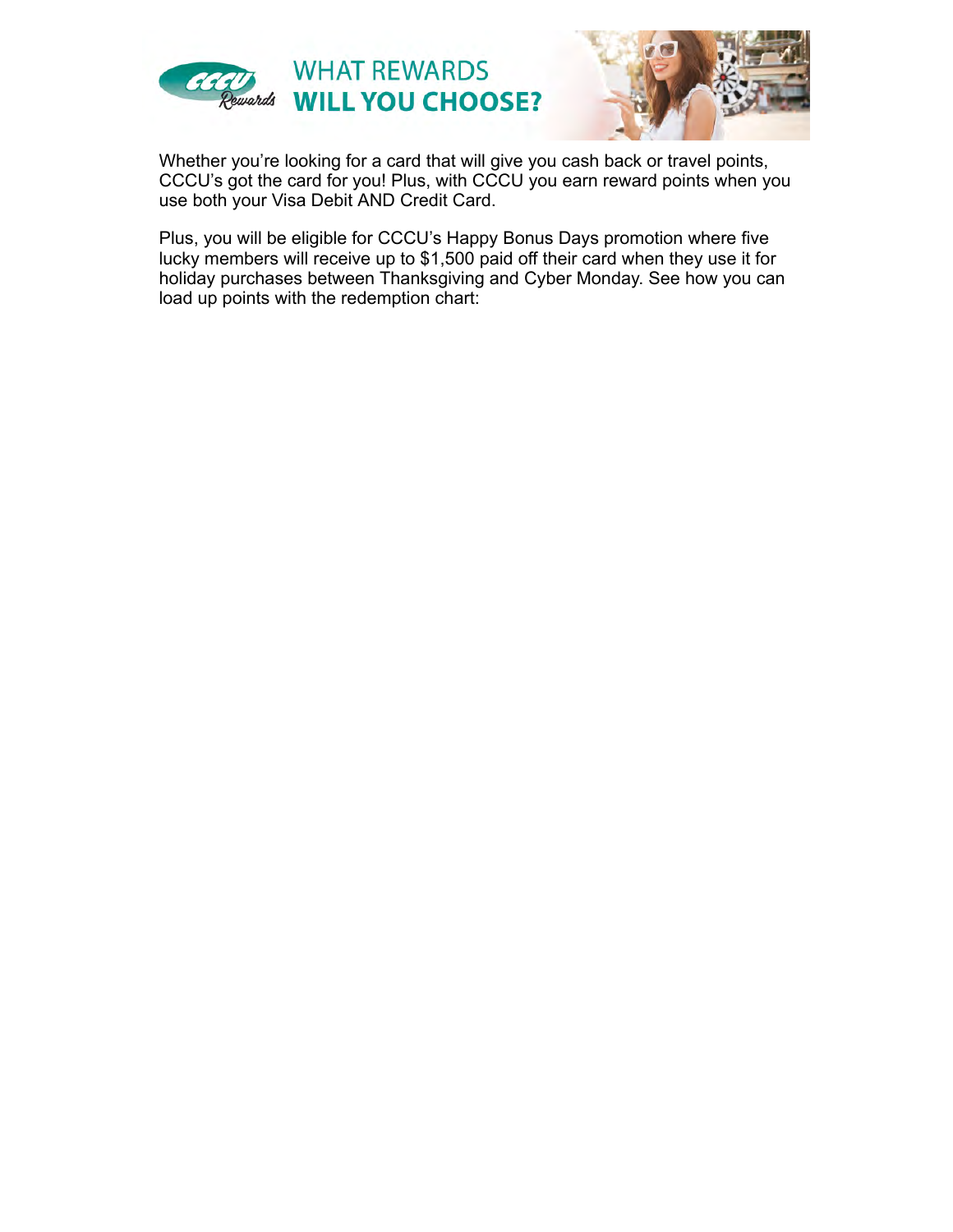| Card<br>Type                                                                                            | Platinum Card                  | <b>Debit Card</b>              |
|---------------------------------------------------------------------------------------------------------|--------------------------------|--------------------------------|
| Earns<br>Rewards<br>Points                                                                              | 1 point for every \$1<br>spent | 1 point for<br>every \$4 spent |
| Point<br>Expiration                                                                                     | 3 years                        | 3 years                        |
| Pay with<br>Points <sup>1</sup>                                                                         |                                |                                |
| Point<br>Gifting <sup>2</sup>                                                                           |                                |                                |
| Roadside<br>Dispatch<br>(VISA Benefit) <sup>3</sup>                                                     |                                |                                |
| <b>Auto Rental</b><br>Collision<br>Damage<br>Waiver<br>Dispatch<br>$(VISA\,$ Benefit $)^{\mathfrak{z}}$ |                                |                                |

If you don't yet have a CCCU credit card, now is the perfect time while rates are **as low as 8.90%.** [Apply online](https://loans.ccculv.com/cccu/) or give us a call at 702-228-2228 to treat yourself on the purchases you're already making.

For cardholders you can [register your card online](https://rewards.ccculv.com/) to view and redeem your points. For any issues or questions about CCCU Rewards, call 1-888-200-7561 to speak with a representative.